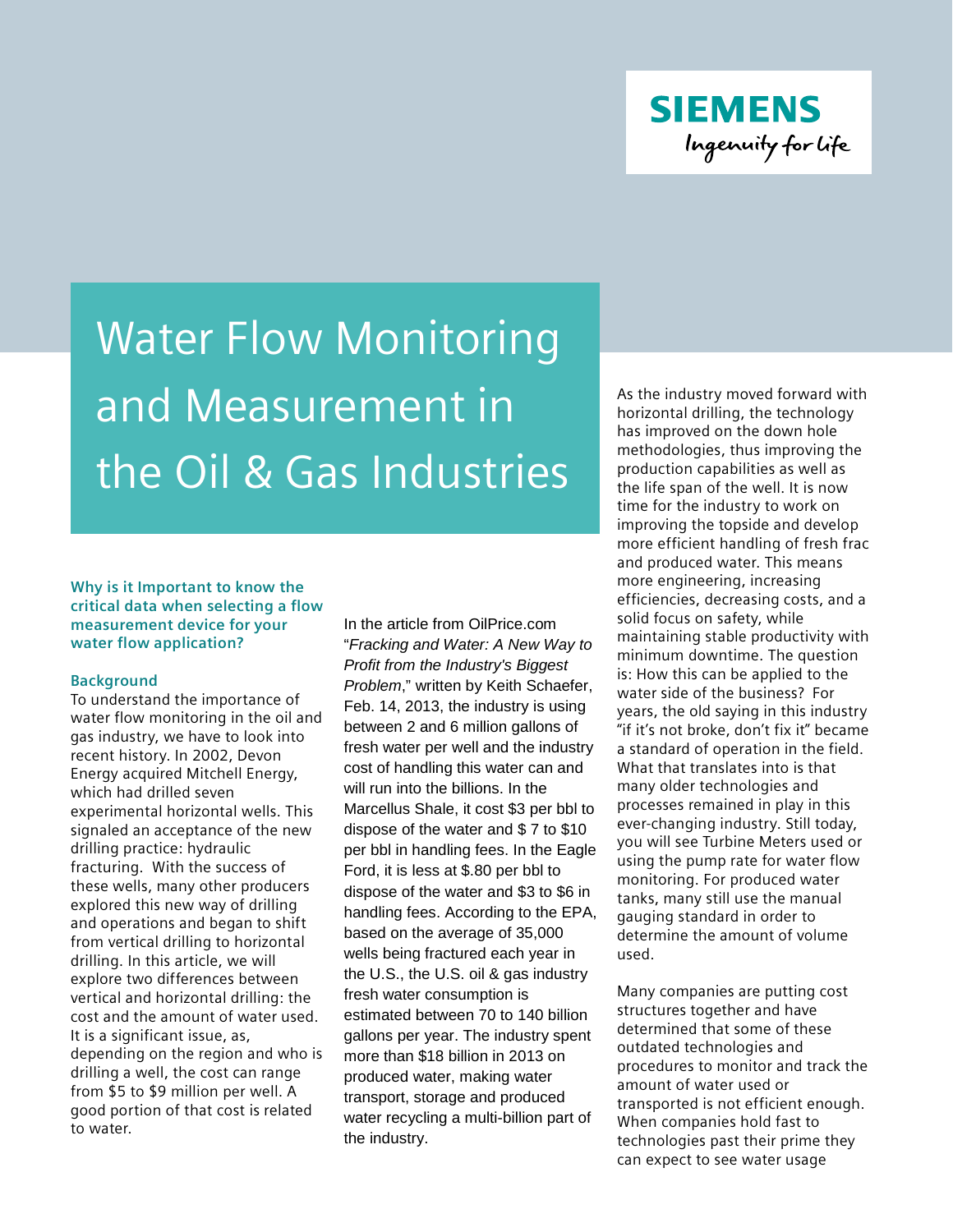accuracies of 5% to 10%. By implementing current technologies, companies will typically find that they can meet accuracies of water flow monitoring that are less than 1%.

When you consider the millions of gallons of fresh water consumed each year, this represents a substantial cost savings to the industry.

#### **Areas to apply new technologies and procedures**

#### **Fracking a well**

Most water used in fracking a well is fresh water. The water is taken from a natural resource (river, pond or lake) or impoundment. In many cases the natural resource or impoundment is close enough to the frac site that flexible lines are used with a mobile pump. The mobile unit pumps the water to the frac water storage tank or frac pit (similar to an impoundment) at the frac site. In this case, an electromagnetic flow meter is the technology best suited for this application, due to the ruggedness of the unit. Some manufacturers have incorporated battery-powered options while maintaining less than 1% accuracy, making the electromagnetic flow meter ideal mobile and remote applications.

From the frac water storage to the hydration truck, many regulate the amount of water used in each stage of fracking by monitoring the flow by pump rate or by a freight ticket provided at the time of delivery of the water. Electromagnetic flow meters or Coriolis flow meters can perform at very high accuracies, giving the operator better control and data of the amount of water actually used. This can assist the operator in offering superior inventory control of the water usage. This helps the operator to have better inventory control of the

water, so they can order a truck tanker just in time, avoiding the demurrage fees. These fees can be substantial depending on how long the truck stays on site waiting.

#### **Produced Water Storage**

A large cost of operation to a producer is the transport and handling of produced water. First, you have to know the interface between the water and hydrocarbon liquids. This is done through measuring the interface with technologies like Guided Wave Radar, Magnetic Restrictive Float, or can be measured by manual gauging. Once most of the liquid hydrocarbons are separated, the produced water is transported mainly by truck, rail or pipeline to an injection well site or to a water recycling facility. Money can be exchanged through several parties. Trucking companies, owners of pipeline, the owners of the injection well, recycling facility and the producer all have invested interest in ensuring the proper amount of produced water is transported. The question is: Which company has the best data? The company with the best data usually wins. For this reason, it is important for either party to protect themselves by using the most accurate technology to document the amount of produced water taken or delivered.

Interface and top level measurement with level instrumentation is very important for separation of the interface and level management of the produced water along with preventing overfills and cutting downtime. However, in can be tricky when calculating the volume of tank battery. If tanks are not properly maintained, sediment on the bottom can be several inches deep. This also changes the volume. Even more troublesome, the tank could become unleveled from the shifting

of the foundation causing the tank to lean slightly to one side.

Manual gauging is not a proper way to calculate volume. Many issues come into play when converting a level measurement into a volume measure. Using a calibrated tape for manual gauging starts out with +/- 2" error, and, if the tape is not maintained it could be a lot worse. Every kink in the tape represents a 1/16" + in error. Temperature change alone can change the level of a static tank with expansion and contraction of the liquid and even the tank itself. Temperature change also changes the density of the produced water. To know the actual density of the produced water is virtually impossible without some type of instrument to measure the density. The density of the produced water can differ from well to well.

When looking to measure by volume or mass, one needs to have the correct technology for mass flow and volume measurement. Ultrasonic flow (also known as clamp-on), electromagnetic flow, and Coriolis flow all can provide high accuracy and are very low maintenance. The main difference between the three are slight variances in accuracy, functionality and price, but it does give a person the flexibility to choose the best technology based on their application, budget and other factors specific to their needs and wants.

#### **Water Recycling**

In Pennsylvania, water recycling of produced water is leading the way for the oil and gas industry. Other states with large shale plays like Texas, Colorado and North Dakota are aggressively moving in a similar direction. However, most produced water is still disposed by way of injection wells. Currently, Pennsylvania can't keep up with only recycling and with limited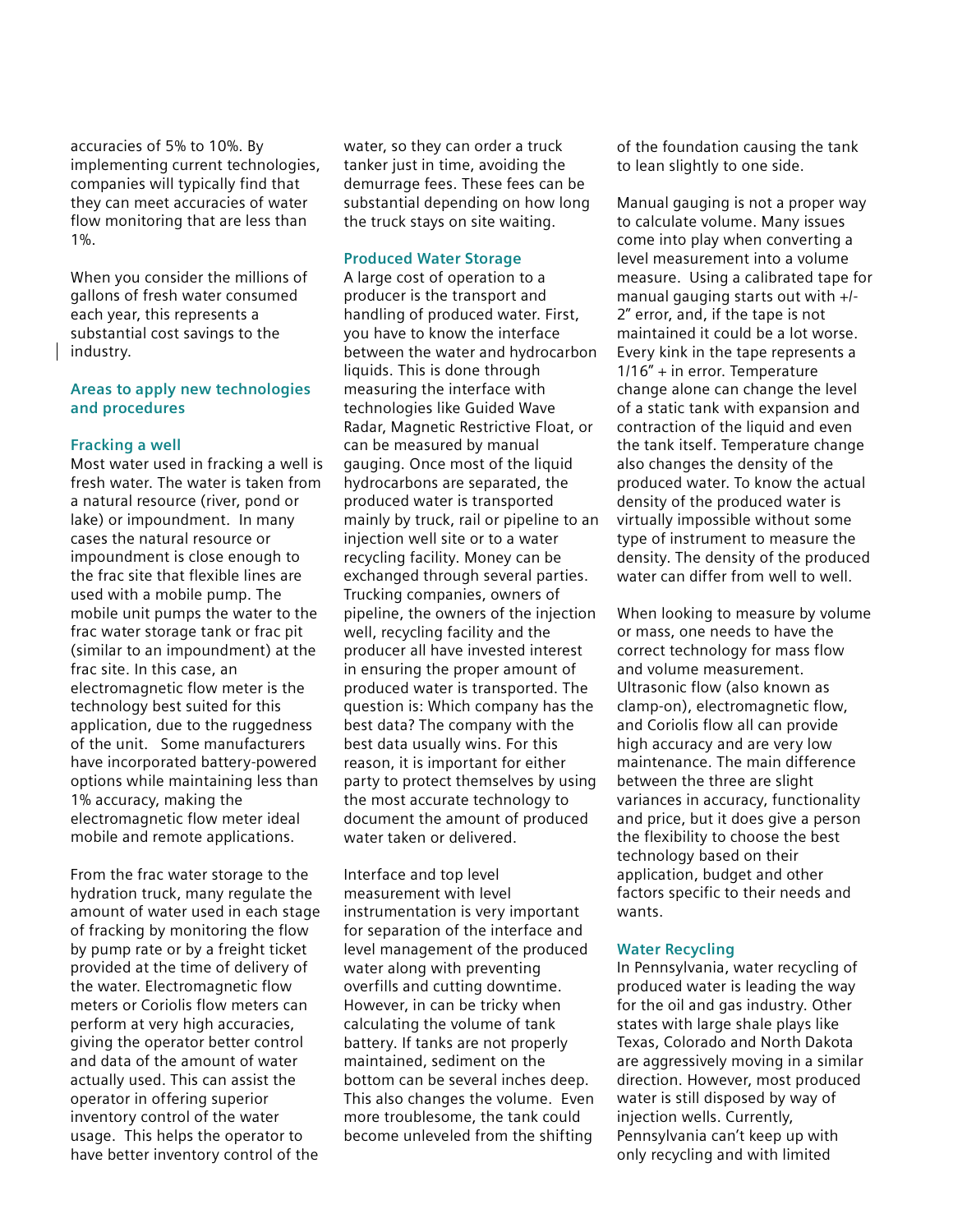injection wells in the state. Millions of gallons of produced water are being transported to other states, increasing the operational cost to the producer. By all accounts this is going to be largest growing subindustry of the oil and gas. The recycling plants returns water for fracking at less cost than purchasing the water directly from a natural source. According to a lead project manager for a major midstream company, his cost of \$.30 per barrel for recycled water is much more cost-effective than \$.80 per barrel for fresh water from the owner of the water source.

Since we can expect new construction of many of the recycling plants, the two technologies that should be considered are the electromagnetic flow meter and the Coriolis flow meter. For existing plants that are being retrofitted and upgraded to improved accuracy of the plan, a project manager should consider the ultrasonic clamp-On flow meter if budgeting, downtime or time restraint is an issue.

#### **Technology Comparison**

There are many challenges to making a proper choice between technologies. An incomplete understanding of the capabilities and differences between flow technologies can make it a challenge for the decision maker. It is only human nature to choose what you're comfortable with. Budget can influence a person to select a technology based on pricing. The goal is to make sure whatever technology is selected qualifies as the best solution for the application. Once that is determined, other considerations will need to be addressed, such as maintenance, safety, ease of use, ease of installation, post sales service and warranty, and, of course, pricing. It begins with an

understanding of the available technology.

### **Turbine Meter: Inferential Technology**

Used widely for years within the oil and gas industry for flow measurement. It is a very simple inferential technology. A liquid such as fresh or produced water impinging on the blades of the turbine cause the blades to rotate and with magnets fitted in the rotor assembly, and a flow reading is provided. In order to calibrate to the liquid being measured a K-factor of the liquid is entered into the operating parameters of the unit. For the unit to remain repeatable to this liquid the viscosity must remain constant. For fresh water, the viscosity remains constant; with produced water, a slight change in viscosity occurs causing errors in measurement.

## **Pros:**

- Low purchase cost.
- Operators are very comfortable using this technology
- Accuracy  $+/- 0.2%$  to 0.5% and repeatable at +/- 0.5% to 1% if maintained properly
- Easily repairable
- Easy setup and calibration

## **Cons:**

- Preventive maintenance is key to maintaining accuracy and repeatability
- o Maintenance may not be needed at the time of scheduled maintenance
- o Keeping an inventory of replacement parts is required
- o An improperly maintained unit will have increased inaccuracies that will go unnoticed, causing loss revenue
- Mechanical moving parts are subject to wear from particulates in water
- Unsuited for dirty liquids
- Long inlet/outlet sections (10D/5D) required

This technology is suitable for fresh water applications but should not be considered as the best technology unless the source of fresh water is free of particulates. Due to sand, paraffin and other particulates found in produced water the Turbine Meter is not the best technology for measuring flow of produced water. The biggest benefit of using an inferential technology such as turbine meters for frac & produced water is the initial cost of the unit. However, the resources and inventory of repair kits to effectively maintain this technology negate the low cost benefit. If not maintained properly, the loss of accuracy and repeatability negates the benefit of accuracy.

## **Electromagnetic Flow Meters**

The Electromagnetic flow meter is a proven technology and is the primary flow element for the Water and Wastewater Industry. It is now aggressively growing in the Oil and Gas industry frac water and produced water applications. With the addition of battery-operated electromagnetic flow meters, sensors can now be applied in very remote and harsh locations, while still providing the accuracy required. The base of the technology is Faraday's law. The coils in the sensor generate a consistent magnetic field. The liquid flowing through the sensor induces a voltage proportional to the flow velocity. With no moving parts the technology is virtually maintenancefree. At times, build-up may occur where pigging the line is necessary, but the flow meter does not have to be removed while pigging the line.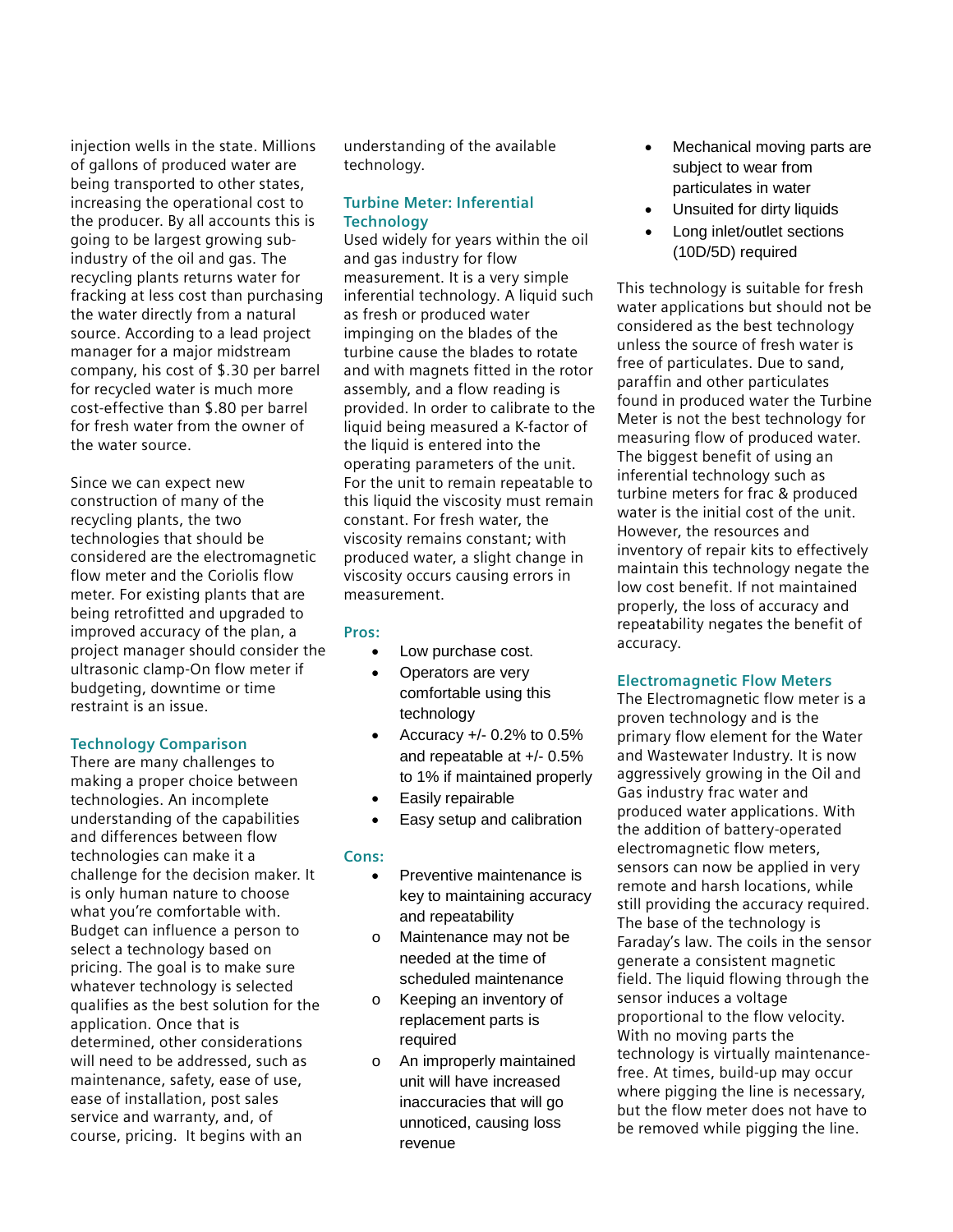### **Pros:**

- No pressure drop
- Short inlet/outlet sections (5D/2D) or less
- Insensitive to flow profile changes (laminar to turbulent)
- Accuracy of better than ±0.2% of actual flow over full range. Battery operated units are slight greater at ±0.6% but still remain well below any industrial or regulation requirement.
- No recalibration requirements. The verification of the flow and calibration can be done in the field without interfering with the process
- Bi-directional measurement
- No taps or cavities
- No obstruction to flow
- Not limited to clean fluids
- High temperature and harsh environment conditions: Ideal for remote locations
- High pressure capabilities
- Volumetric flow
- Typical battery-operated units can run 6 to 10 years without replacement of batteries

## **Cons:**

If coil or electrodes fails or does become damaged, the unit is beyond repair and will have to be replaced.

The long life span and the ability to maintain accuracy at a low cost of operation makes this technology best suited for measuring frac and produced water. However, since not all manufacturers are the same, some of the pros and cons may vary. For example, not all manufacturers carry an integrated battery-operated unit.

## **Coriolis Flow Meters**

The Coriolis flow meter is a proven technology for hydrocarbon liquids and gas measurement, and is critical point of measurement for custody transfer. For water applications, the Coriolis effect does provide a higher accuracy than most other technologies. The largest advancement is the compactness of the unit, allowing the unit to be mounted in tight areas and on skids. The largest disadvantage is the cost of unit compared to other technologies.

### **Pros:**

- Direct, in-line and accurate mass flow measurement of both liquids and gases
- Accuracies as high as 0.1% for liquids and 0.1% for gases
- Mass flow measurement ranges cover from less than 5 g/m to more than 350 tons/hr
- Measurement is independent of temperature, pressure, viscosity, conductivity and density of
- the medium
- Direct, in-line and accurate density measurement of both liquids and gases
- Mass flow, density and temperature can be accessed from the one sensor, and can be used for almost any application irrespective of the density of the process

#### **Cons:**

- Expensive; the larger the size, the greater the price difference between electromagnetic and turbine meters
- Many models are affected by vibration
- Current technology limits the upper pipeline diameter to 400 mm; and secondary containment can be an area of concern.

In simple, fresh frac water flow applications and flow measurement to and from produced water storage tanks, the Coriolis flow meter is not the most economical choice. With produced water recycling, there are a number of new and existing processes where the additives, treatments and conditioners in the water are measured. The Coriolis flow sensors have been proven in industries like water and waste water, petro-chemical and pharmaceutical, making the Coriolis flow meters the most logical choice due to the critical nature of accuracy and performance required for these produced water recycling applications.

## **Ultrasonic Clamp-on Flow Measurement**

The Ultrasonic Clamp-on flow meter is a technology developed in the 1960s. The two technologies used in Ultrasonic Clamp-on flow metering are Doppler and Transittime, allowing for the measurement of most liquids and gases. It is a non-intrusive technology that can be mounted for temporary or permanent measurement. Clamp-on flow meters are ideal for upgrading any water flow line without having to cut the line or stop the process to install.

Transit-time measurement is primarily used on 'clean' liquids that do not contain high percentages of solids or entrained air. Transit-time (or time-of-flight) meters are designed on the principle that sound travels faster when moving in the same direction as the flow and slower when traveling in the opposite direction. This technology measures the independent travel times of sounds transmitted in each direction between two transducers positioned upstream and downstream.